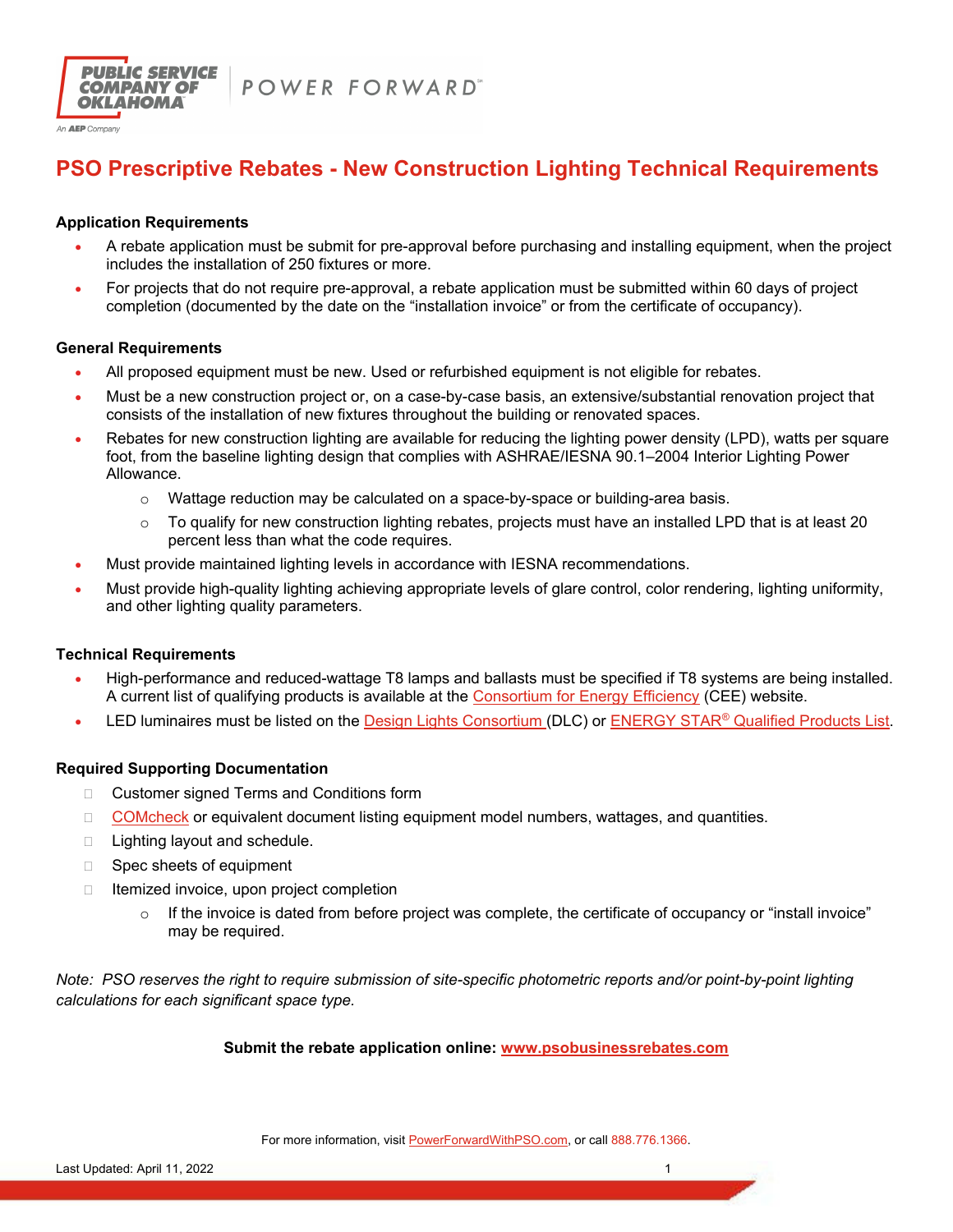

## **Interior New Construction Lighting**

| <b>Interior New Construction Lighting Rebates</b> |                                |                                            |                                                                                                                                                |  |  |  |
|---------------------------------------------------|--------------------------------|--------------------------------------------|------------------------------------------------------------------------------------------------------------------------------------------------|--|--|--|
| <b>Measure</b><br>Code                            | Upgrade                        | Rebate/<br><b>Requirement Watt Reduced</b> | <b>Technical Requirements</b>                                                                                                                  |  |  |  |
| Tier 1                                            | > 20% below<br><b>Base LPD</b> | \$0.20 per watt*                           | $\Box$ This application can be used for either new construction or<br>major renovation projects.<br>Rebates are subject to a *\$45/fixture cap |  |  |  |
| Tier 2                                            | > 30% below<br>Base LPD        | \$0.40 per watt*                           |                                                                                                                                                |  |  |  |

#### **The following information is needed to determine project qualification:**  *Step 1: Determine Project Type*

- □ Whole Building:
	- $\circ$  To be used for projects involving the entire building or projects involving a single, independent, and separate occupancy in a multi-occupancy building.
- □ Space-by-Space:
	- $\circ$  To be used for projects involving a portion of a building or as an alternative to the whole building area method for those buildings involving multiple separate space types.

### *Step 2: Determine Building or Space Type Information*

- $\Box$  Calculate the interior square footage of building or space types being considered for this application.
- $\Box$  From the COMcheck or equivalent document, determine total number of fixtures of the primary\* lighting of the building or per space type.
- □ From the COMcheck or equivalent document, determine the total wattage of the primary\* lighting for the building or per space type.
- □ Using the annual hours of operation worksheet provided on the Terms and Conditions form, calculate the annual operating hours for the building or per space type.

*\*Speciality/Task lighting, exit signs, and emergency-only "bug" lights should not be included.* 

#### *Step 3: Input information into PSOBusinessRebates.com*

- Create an application**,** select 'New Construction' as the Project Type
- $\Box$  In the Improvements section, add New Construction Lighting
- □ Select the space type: Whole Building or Space by Space, then add the following:
	- o Install Date
	- o Building Type
	- o If the space is air-conditioned or not
	- o Total Square Footage
	- o Total Installed Wattage
	- o Annual Operating Hours
	- o Total Number of Fixtures